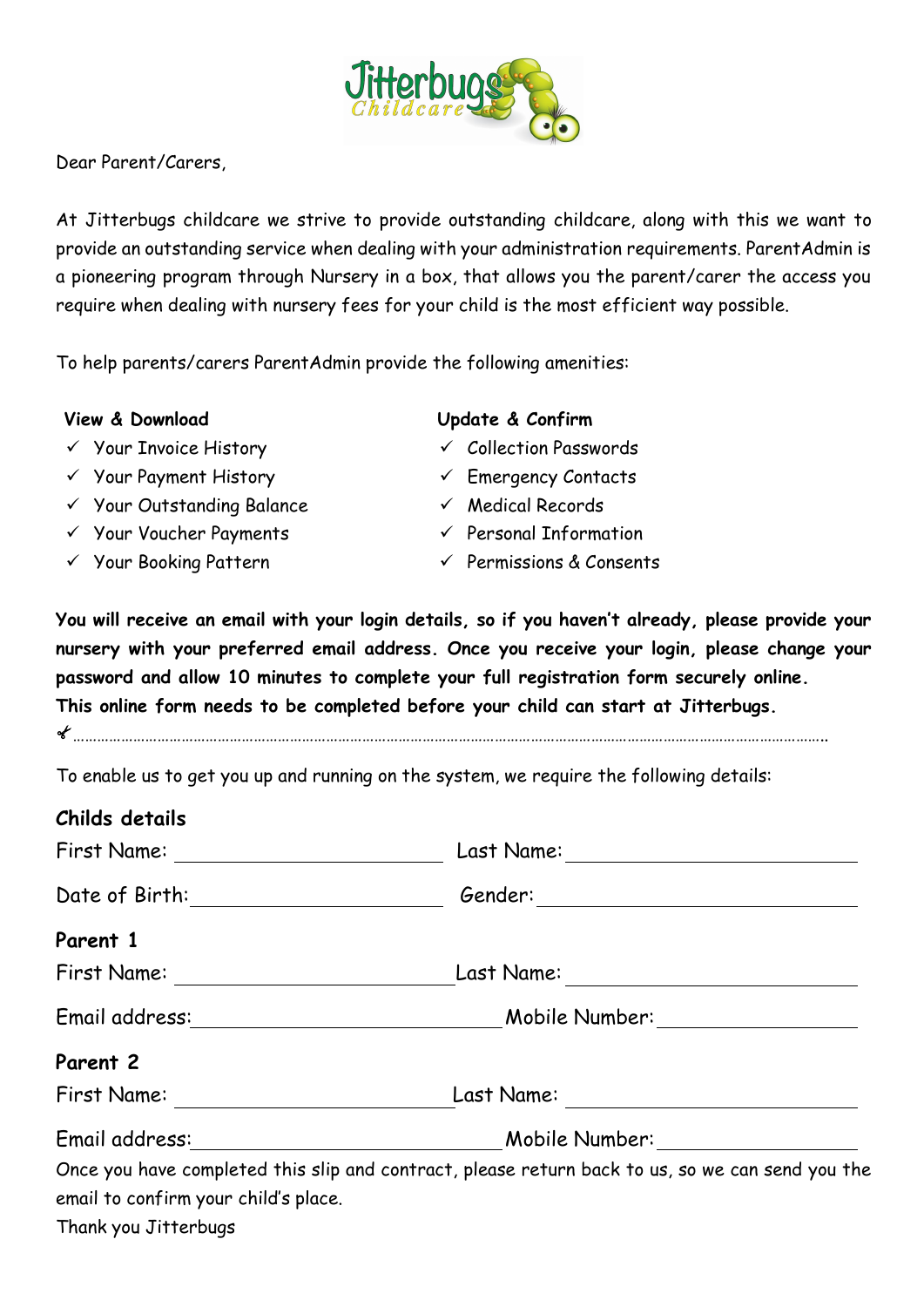## JITTERBUGS CHILDCARE CONTRACT

Child's Name:\_\_\_\_\_\_\_\_\_\_\_\_\_\_\_\_\_\_\_\_\_\_\_\_\_\_\_\_\_\_D.O.B\_\_\_\_\_\_\_\_\_\_\_\_\_\_\_\_\_

| Times                                                                                | Fees                                                          |  |  |  |  |
|--------------------------------------------------------------------------------------|---------------------------------------------------------------|--|--|--|--|
| Full day $7.45am - 5.45pm$ ,                                                         | £44.00 (All year round)                                       |  |  |  |  |
| Within these times you do not have to start and finish at                            | £48.00 (Term time only)                                       |  |  |  |  |
| these times your child can be dropped off later and                                  | (Breakfast, 2 snacks & 2 course dinner and tea included)      |  |  |  |  |
| collected sooner if you choose.                                                      |                                                               |  |  |  |  |
| Half day (all year round)                                                            | £27.50 (All year round)                                       |  |  |  |  |
| $7.45$ am $-12.45$ pm morning sessions                                               | £30.50(term time only)                                        |  |  |  |  |
| $12.45 \text{pm} - 5.45 \text{pm}$ afternoon sessions                                |                                                               |  |  |  |  |
| Within these times you do not have to start and finish at                            | AM session includes breakfast, snack and dinner.              |  |  |  |  |
| these times your child can be dropped off later and                                  | PM session includes snack and tea                             |  |  |  |  |
| collected sooner if you choose.                                                      |                                                               |  |  |  |  |
| Additional fees: charged for an hour or within. Before or                            | $£ 7$ per hour                                                |  |  |  |  |
| after agreed times for half day sessions. Early drop offs                            | If you require your child to stay till from $5.45$ pm $-6$ pm |  |  |  |  |
| and late pick-ups will be charged at a penalty rate of £7.00                         | this will be charged for half hour which will be £3.50 for    |  |  |  |  |
| as these times are not agreed.                                                       | the 15minutes                                                 |  |  |  |  |
| A Booking fee of one week's fees will secure your child's                            | A booking fee must be paid, if we are saving your child's     |  |  |  |  |
| place. This will be deducted from your 1st payment plan.                             | place for more than 4 weeks prior to start date. (N/A to      |  |  |  |  |
| Your booking fee will not be refunded in full if you reduce                          | children on funding)                                          |  |  |  |  |
| the sessions / days you have previously booked and non                               | Date Paid<br>$\mathbf f$ .                                    |  |  |  |  |
| refundable if you cancel your place.                                                 |                                                               |  |  |  |  |
| Meals are not included for children on funding. The cost per meal is $£2.90$ a meal. |                                                               |  |  |  |  |
|                                                                                      |                                                               |  |  |  |  |

| Sessions required:                                                                                                                                        | Please circle<br>sessions required | Please circle<br>sessions<br>required | Please circle days<br>required                                                                                                                                                                                                                                                | Please circle add on for<br>end of day if needed<br>Extra £3.50 |
|-----------------------------------------------------------------------------------------------------------------------------------------------------------|------------------------------------|---------------------------------------|-------------------------------------------------------------------------------------------------------------------------------------------------------------------------------------------------------------------------------------------------------------------------------|-----------------------------------------------------------------|
| Monday                                                                                                                                                    | AM<br>7.45-12.45                   | <b>PM</b><br>12.45-5.45               | Full day<br>$7.45 - 5.45$                                                                                                                                                                                                                                                     | 5.45-6pm                                                        |
| Tuesday                                                                                                                                                   | AM<br>7.45-12.45                   | PM.<br>12.45-5.45                     | Full day<br>$7.45 - 5.45$                                                                                                                                                                                                                                                     | 5.45-6pm                                                        |
| Wednesday                                                                                                                                                 | AM<br>7.45-12.45                   | PM<br>12.45-5.45                      | Full day<br>$7.45 - 5.45$                                                                                                                                                                                                                                                     | 5.45-6pm                                                        |
| Thursday                                                                                                                                                  | AM<br>7.45-12.45                   | <b>PM</b><br>12.45-5.45               | Full day<br>$7.45 - 5.45$                                                                                                                                                                                                                                                     | 5.45-6pm                                                        |
| Friday                                                                                                                                                    | AM<br>7.45-12.45                   | PM<br>12.45-5.45                      | Full day<br>$7.45 - 5.45$                                                                                                                                                                                                                                                     | 5.45-6pm                                                        |
| Do you require a term time place?<br>Yes/no<br>Childcare to commence on: Date<br>Your weekly fees will be: $f$ .<br>Your monthly standing order will be £ |                                    |                                       | For government funded only sessions:<br>Term time is for 38 weeks a year. (We will<br>issue you with our term time dates)<br>All year round option is total hours of funded<br>term time but spread for 50 weeks a year this<br>can only start in the Autumn term (September) |                                                                 |
| (Subject to change due to annual increase)                                                                                                                |                                    |                                       |                                                                                                                                                                                                                                                                               |                                                                 |